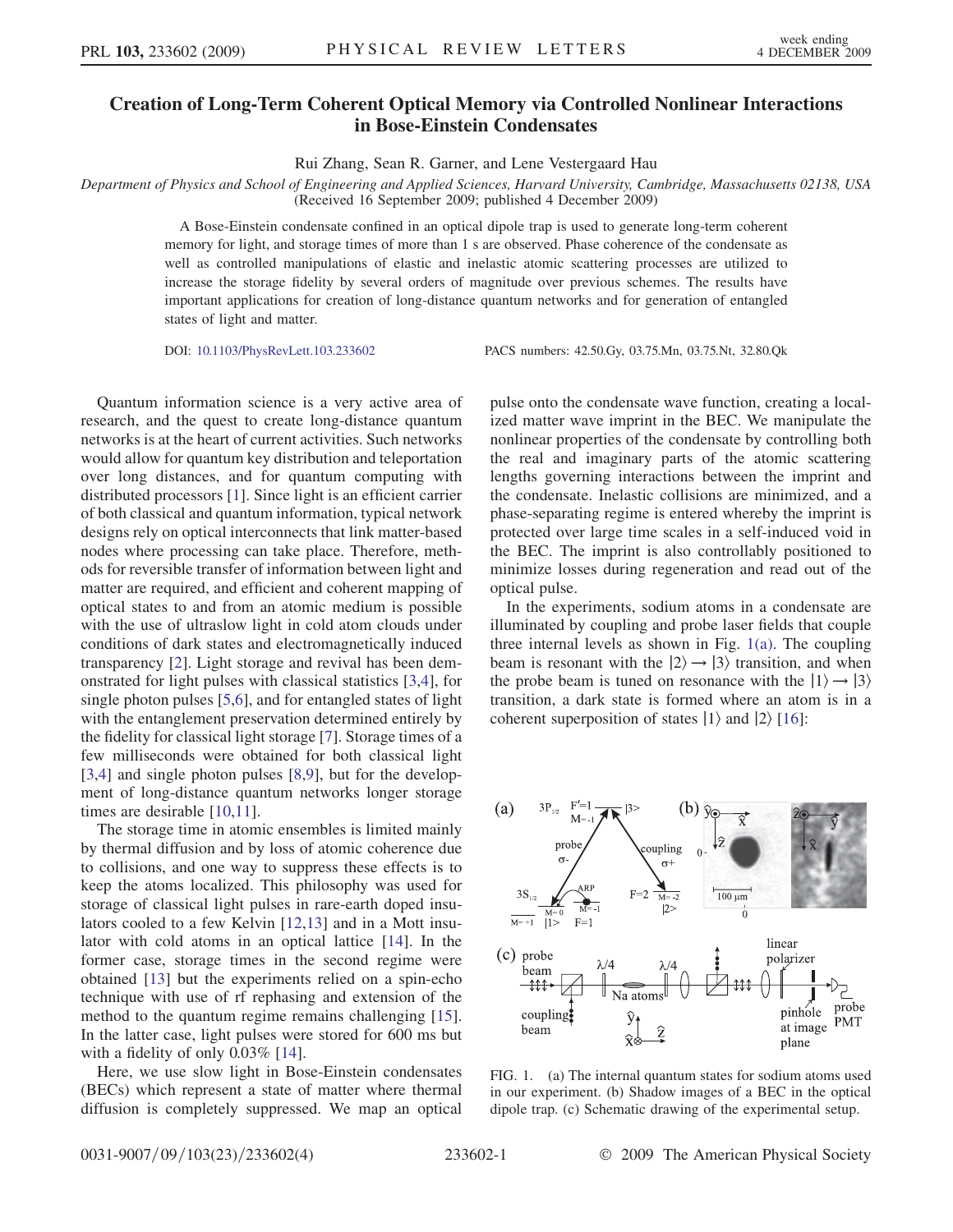<span id="page-1-0"></span>
$$
\Psi_D(\mathbf{R}, t) = \psi_1(\mathbf{R}, t)|1\rangle + \psi_2(\mathbf{R}, t)|2\rangle,
$$
  
\n
$$
\frac{\psi_2(\mathbf{R}, t)}{\psi_1(\mathbf{R}, t)} = -\frac{\Omega_p(\mathbf{R}, t)}{\Omega_c(\mathbf{R}, t)} \exp[i(\mathbf{k}_p - \mathbf{k}_c)\mathbf{R} - i(\omega_p - \omega_c)t].
$$
\n(1)

Here  $\Omega_c$  ( $\Omega_p$ ),  $\mathbf{k}_c$  ( $\mathbf{k}_p$ ), and  $\omega_c$  ( $\omega_p$ ) are the Rabi frequency, the wave vector, and the optical angular frequency of the coupling (probe) laser, respectively, and  $\psi_1$  and  $\psi_2$ are matter fields for atoms in  $|1\rangle$  and  $|2\rangle$ . [The probe laser field and  $\psi_2$  may be represented by field operators (relevant for few photon pulses and quantum states) whereas the coupling laser field and the  $\psi_1$  condensate component are treated as mean fields.] In the dark state, excitation amplitudes to state  $|3\rangle$  induced by the two laser beams destructively interfere and neither probe nor coupling beams are absorbed. The quantum interference also leads to a rapid variation of the refractive index for the probe laser field as a function of its detuning from the  $|1\rangle \rightarrow |3\rangle$  resonance.

Initially, atoms are in state  $|1\rangle$  and illuminated by the coupling laser only. A probe pulse is then injected and the large slope of the refractive index causes a dramatic deceleration and associated spatial compression of the light pulse (by a factor of  $3 \times 10^7$  for our experimental parameters), and within the localized probe pulse region atoms are in the superposition state of Eq. [\(1](#page-1-0)) [\[2](#page-3-1)]. The probe laser field is thus mapped onto the atom wave function (shared by all atoms in the condensate), forming an "imprint"  $(\psi_2)$ of the probe laser pulse's amplitude and phase that coincides with the probe pulse in space and time. In a dense atom cloud, such as a BEC, pulses of microseconds duration can be entirely contained, and a subsequent turn off of the coupling laser leads to extinction of the probe light pulse with its imprint stored in the atom cloud. When the coupling beam is turned back on, the procedure reverses and the probe pulse is regenerated [\[3\]](#page-3-2).

To trap atoms in both  $|1\rangle$  and  $|2\rangle$ , we load a sodium BEC with  $3 \times 10^6$  atoms into an optical dipole trap [\[17\]](#page-3-16) created by two crossed, far-detuned laser beams propagating in the  $x$  and  $z$  directions (Fig. [1](#page-0-1)). Each trapping beam has a power of 500 mW and a wavelength of 980 nm. This results in a pancake-shaped BEC with a diameter of 80  $\mu$ m in the x and z directions and a thickness of 15  $\mu$ m in the y direction [Fig. [1\(b\)\]](#page-0-0). The condensate is formed with atoms in  $|3S, F = 1, M = -1\rangle$ , and using adiabatic rapid passage (ARP) [[18](#page-3-17)], we apply an rf field to transfer all atoms to state  $|3S, F = 1, M = 0\rangle$ , which is state  $|1\rangle$  for our experi-ments [Fig. [1\(a\)](#page-0-0)]. A bias magnetic field,  $B = 18$  G, in the z direction is present during the ARP and nonlinear Zeeman shifts are used to control the population transfer.

According to our calculations based on Ref. [[19\]](#page-3-18), the imaginary part of the s-wave scattering length  $Im(a_{12})$ (governing losses in collisions between atoms in  $|1\rangle$  and  $|2\rangle$ ) approaches zero at B = 132.36 G [Fig. [2\(a\)\]](#page-1-1). Im $(a_{22})$ and Im $(a_{11})$  are both negligible. To verify this prediction, we inject a probe pulse and use the slow and stopped light technique described above to transfer some state  $|1\rangle$  amplitude to state  $|2\rangle$  for different values of the bias magnetic field. For each field value, the number of atoms in  $|2\rangle$  is measured as a function of time after the transfer, and the data are then fitted to an exponential decay. The resulting decay time,  $\tau$ , as a function of bias magnetic field is plotted in Fig. [2\(b\)](#page-1-1). The experimental results show that the largest decay time,  $540 \pm 92$  ms, occurs at  $B = 132.4 \pm 0.1$  G, which is in excellent agreement with the theoretical prediction. Improved experimental control of the bias magnetic field should allow an increase in the lifetime of the  $\psi_2$ component by at least an order of magnitude.

Next we fix the bias field at  $B = 132.4$  G, and a 3  $\mu$ s long probe pulse with a peak Rabi frequency of 4 MHz is injected in the  $+z$  direction. It is slowed to 10 m/s and we first let it propagate all the way through the condensate, which results in a transmission of 8.5% as shown in Fig. [3\(a\).](#page-2-0) (The coupling peak Rabi frequency is 8 MHz and a 10  $\mu$ m pinhole is placed at the image plane [Fig. [1\(c\)\]](#page-0-0) so only probe light that has propagated through the central part of the condensate is detected). At the time indicated by an arrow, the entire probe pulse has propagated just inside and is contained in the atomic cloud. For the following experiments, the coupling laser is turned off at this time, leaving the  $\psi_2$  imprint in the cloud [Fig. [3\(b\)\]](#page-2-0).

We calculate [[19](#page-3-18)] that at  $B = 132.36$  G, the elastic scattering rates within and between the two condensate com-



<span id="page-1-1"></span>FIG. 2. (a) Calculated imaginary part of  $a_{12}$  as a function of the bias magnetic field. (b) Measured decay time,  $\tau$ , for the atom number in the  $\psi_2$  matter wave imprint (coexisting with the  $\psi_1$ component) vs the bias magnetic field. The insert shows the number of  $|2\rangle$  atoms as a function of time at  $B = 132.4$  G. The data are fitted to an exponential curve with a decay time of 540 ms.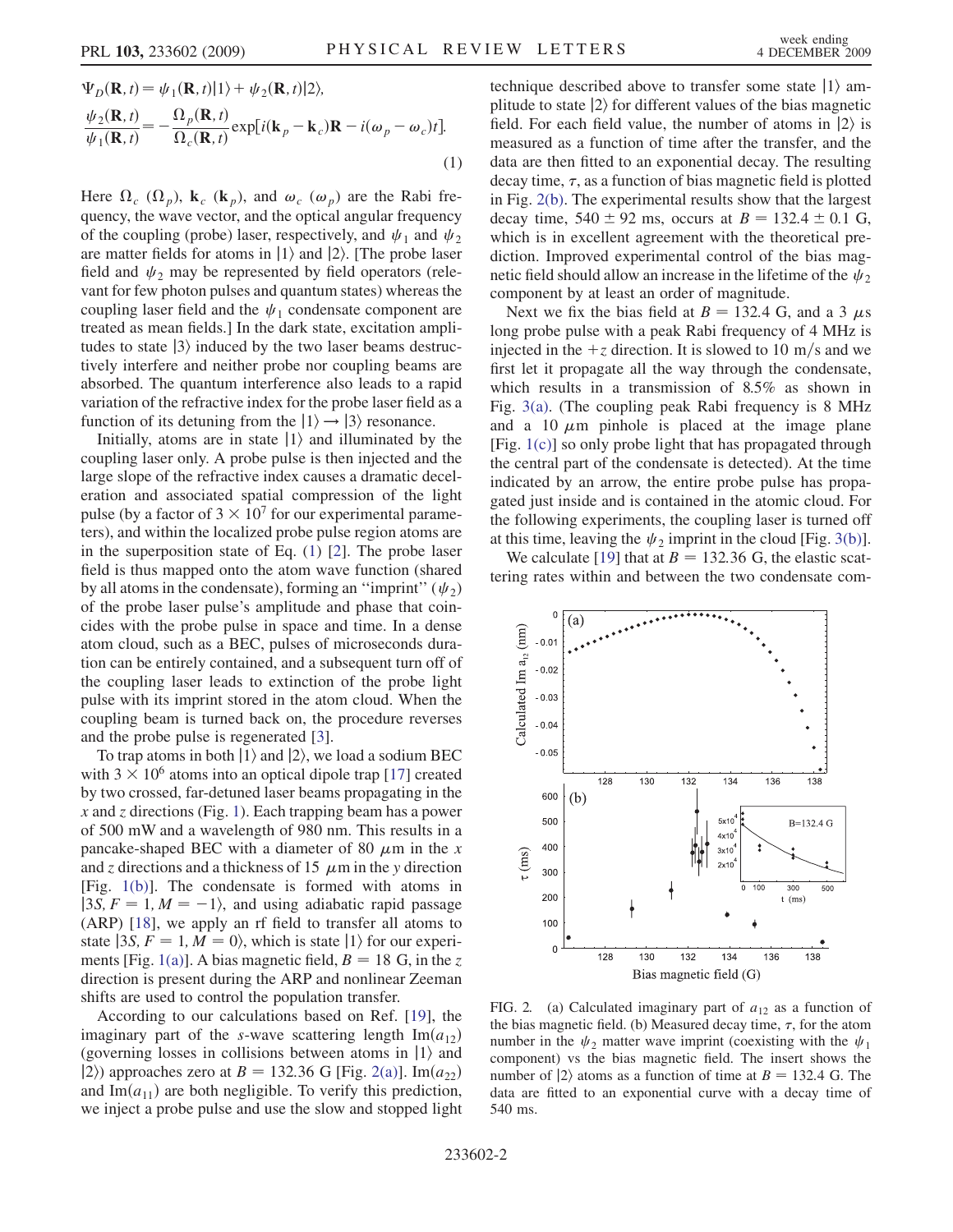

<span id="page-2-0"></span>FIG. 3. (a) Probe light pulse slowed to 10 m/s and transmitted all the way through a BEC (the reference pulse is recorded with no atoms present). (b)–(e) Images of the  $\psi_2$  matter wave imprint at 1 ms, 10 ms, 20 ms, and 50 ms, respectively, after the coupling laser beam is switched off at the time indicated by an arrow in (a). (f) Same as (e) with addition of a magnetic field gradient of  $200 \text{ mG/cm}$ .

ponents are determined by the atomic scattering lengths  $a_{11} = 2.8$  nm,  $a_{22} = 3.4$  nm, and  $a_{12} = 3.4$  nm.  $\psi_1$  and  $\psi_2$ are therefore in the phase-separating regime  $(a_{11} * a_{22} <$  $a_{12}^2$ ) [\[20](#page-3-19)], and Figs. [3\(b\)](#page-2-0)–[3\(e\)](#page-2-0) show the observed dynamics of the  $\psi_2$  component during the first 50 ms after light pulse storage. By comparing to Fig. [1\(b\),](#page-0-0) the  $\psi_1$  and  $\psi_2$  components are indeed observed to separate from each other. The  $\psi_2$  component moves to the condensate edge, and it ends up at the upper-left corner due to a small asymmetry in the trapping potential. By adding a small magnetic gradient of 200 mG/cm along the z direction, we can guide the  $\psi_2$  component to the bottom tip of the condensate, as shown in Fig. [3\(f \),](#page-2-0) and at all times after 50 ms the  $\psi_2$  component stably rests at this location. The inelastic loss rate of atoms is significantly lower after phase separation as shown in the insert of Fig. [2\(b\).](#page-1-1) In fact, if data points for the initial 50 ms of storage are ignored, we observe a decay time of 900 ms at  $B = 132.4$  G.

When the coupling beam is turned back on after pulse storage for 50 ms or longer, the  $\psi_2$  component is "shielded" behind the  $\psi_1$  component, and where the two components overlap (roughly 10  $\mu$ m overlap along z), the  $\psi_2$  component will be converted to probe light via bosonic matter wave stimulation [\[16\]](#page-3-15). Interestingly, we find that even that part of  $\psi_2$  that is outside the interphase region (and therefore not overlapping with  $\psi_1$ ) can be converted to probe light via a resonant STIRAP [[21\]](#page-3-20) process. The probe light revived in the interphase region propagates together with the coupling laser field into the region with a pure  $\psi_2$  component where they act as the anti-Stokes and pump fields, respectively, in the STIRAP process. The number of photons in the output probe pulse corresponds to the number of atoms in the  $\psi_2$  component before revival [\[22\]](#page-3-21).

Figure [4](#page-2-1) shows measured probe light pulses regenerated after different storage times (in this case we use a 20  $\mu$ m pinhole). As shown in Fig. [4\(h\),](#page-2-2) even after a storage time of 1.5 s the regenerated probe pulse is clearly observed. The revival fidelity after 1.5 s is 0.5% (the ratio of energy in the regenerated light pulse relative to that of the input pulse before it is injected into the cloud), and the measured fidelity dependence on storage time is consistent with the decay time observed for  $\psi_2$  (discussed above). The temporal width of a revived light pulse reflects the shape of  $\psi_2$ at revival, and the wide pulse in Fig. [4\(a\)](#page-2-2) corresponds to a  $\psi_2$  similar to that of Fig. [3\(b\)](#page-2-0). Note also that no decay is observed between Figs. [4\(a\)](#page-2-2) and [4\(b\)](#page-2-2). In Fig. [4\(a\),](#page-2-2) the regenerated probe pulse experiences additional loss when traveling through the atomic cloud before exit whereas in Fig. [4\(b\),](#page-2-2) the pulse is regenerated from a  $\psi_2$  component that has phase separated and is placed at the tip of the condensate. In the latter case the pulse can exit immediately and with no losses.

To demonstrate that the probe light pulses are regenerated through a stimulated scattering process, we perform

<span id="page-2-1"></span>

<span id="page-2-2"></span>FIG. 4. Regenerated probe light pulses after storage times of  $10 \mu s$ , 50 ms, 100 ms, 200 ms, 500 ms, 800 ms, 1.1 s, and 1.5 s, respectively. Dashed curves indicate the intensity of the coupling beam that has a peak Rabi frequency of 12 MHz.